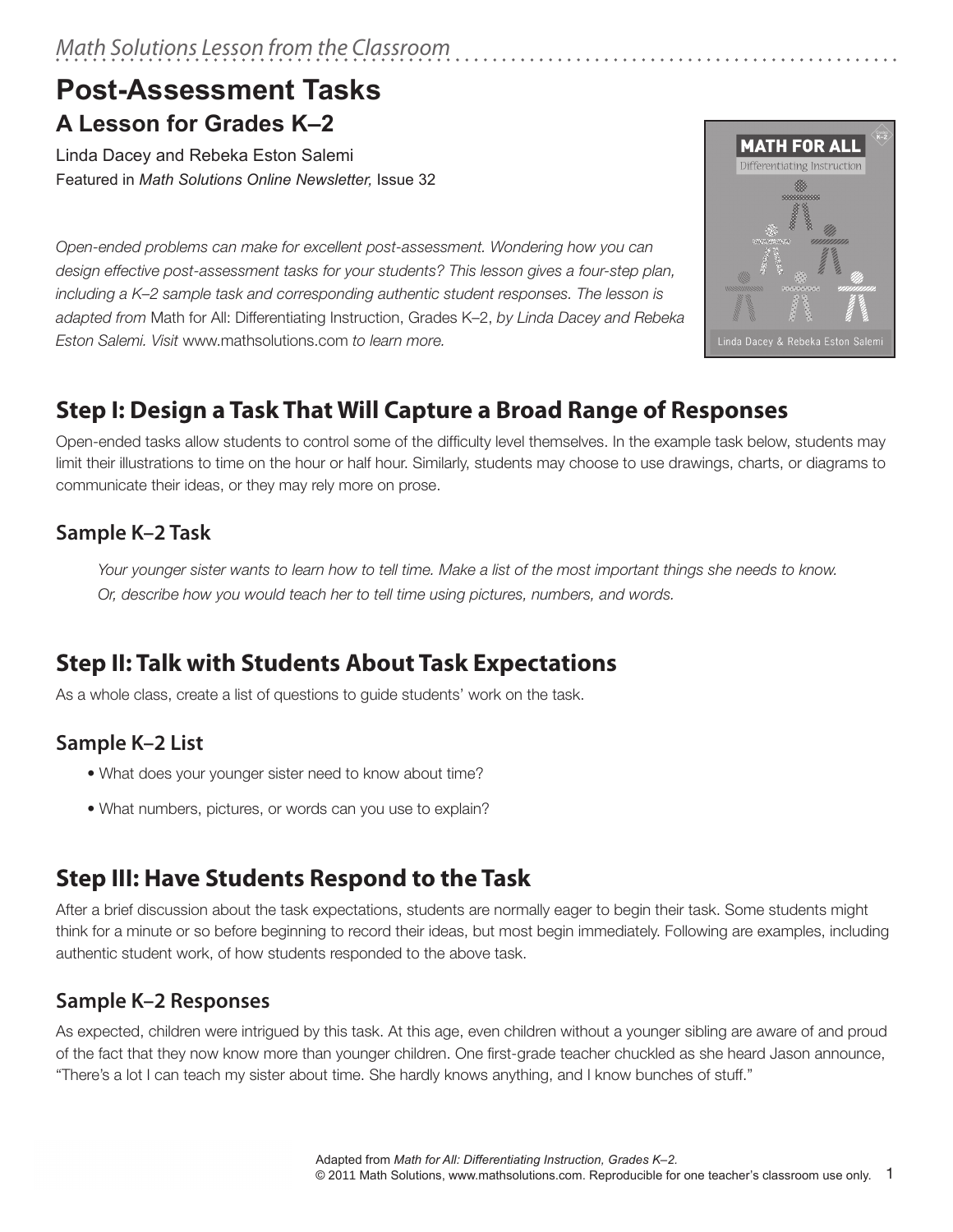### **Response Samples 1 and 2: Clock Face Drawings**

Madison was in first grade and Hannah was in second grade. Both girls relied mostly on clock faces to explain their thinking. Both recognized the importance of labeling the hands on the clock, but the older student, Hannah, referred to their purpose *(There is 24 hours in a day),* rather than to their size *(little hand/big hand).* The younger student, Madison, drew a recognizable clock and wrote the corresponding time correctly. However, Hannah's work was more sophisticated in that it included three examples, distributed the numbers more evenly about the clock face, and indicated that there are twenty-four hours in a day.



First grader Madison's response



Second grader Hannah's response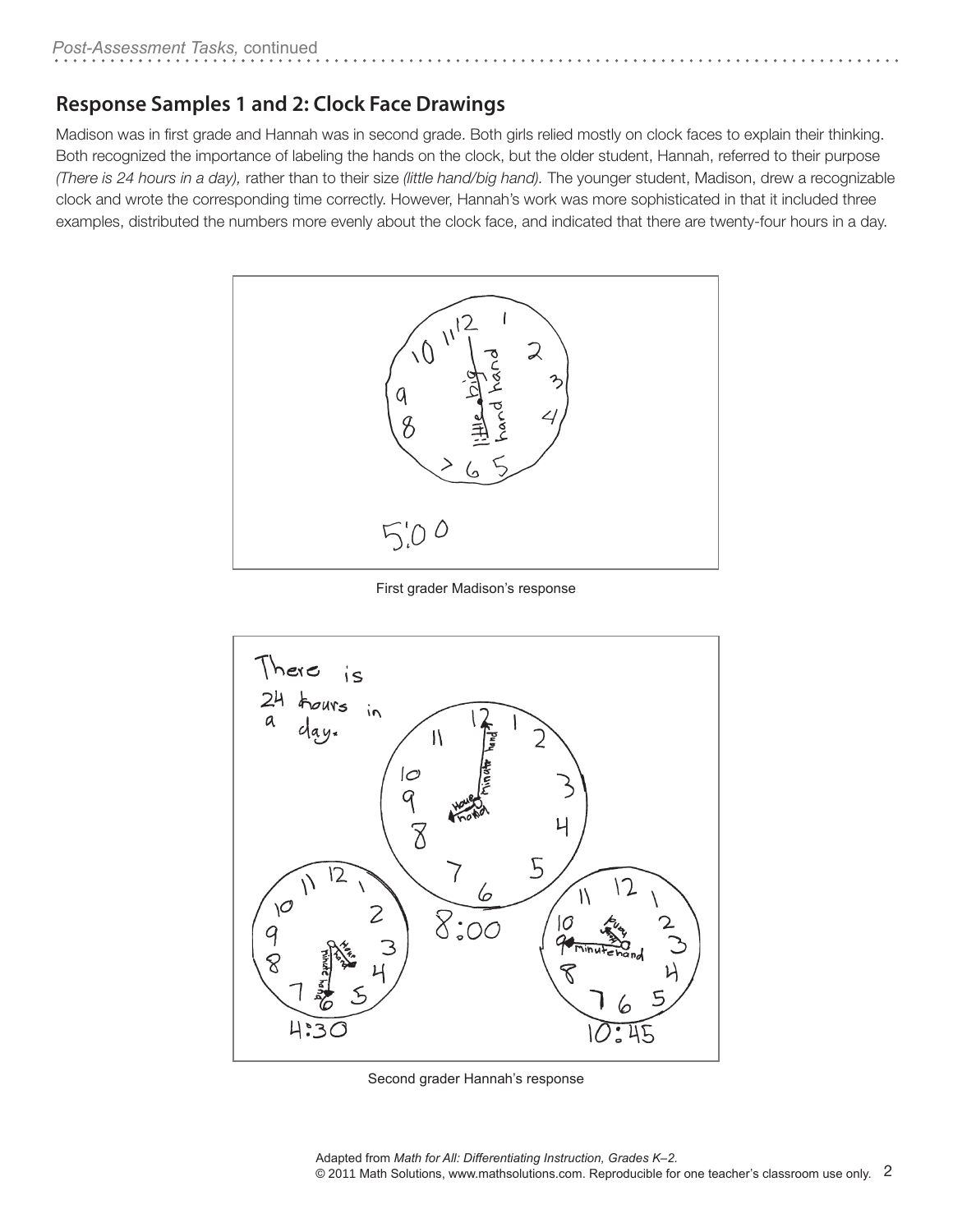#### **Response Sample 3: Connecting Relationships**

Jessica was a first-grade student with a somewhat unique response. She was the only child in her class to represent the people involved. She was also one of only three students who connected analog and digital representations of the same time. The teacher was not surprised by Jessica's drawing, as she knew that relationships were important to Jessica. She was surprised, however, by Jessica's inclusion of the fact that there are sixty minutes in an hour—a detail that many students do not retain for some time.



First grader Jessica's response

## **Step IV: Review Students' Responses and Plan Next Steps**

Discover what each student chose to include; perhaps it is what she knows best, or what he believes is most important, or what she finds most interesting. Also note what concepts students did not provide evidence for, or for which the evidence is incomplete or inaccurate. Share your findings with other teachers. Look at the similarities and differences across grade levels. Following are observations and plans that teachers made upon reviewing responses to the sample task.